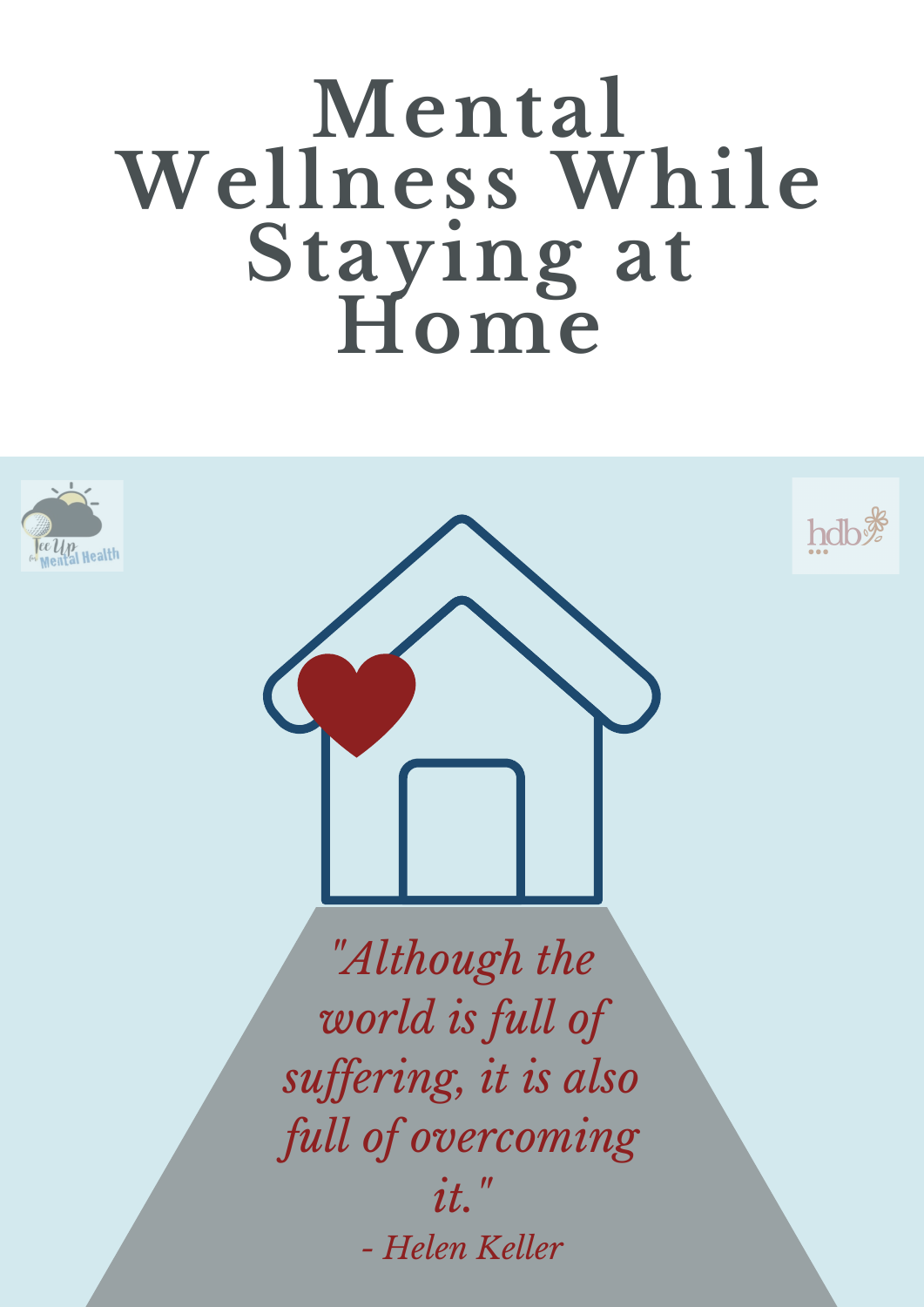# **Mental Wellness While Staying at Home**

*Please Note: This workbook contains topics surrounding mental wellness, eating, and other topics that some may find triggering. Take steps as they become necessary for you.*







#### **HELPLINES:**

**Drug and Alcohol Helpline:** 1-800-565-8603

**Mental Health Helpline:** 1- 866-531-2600

**Kids Help Phone:** 1-800- 668-6868

**Women 's Crisis Services of Waterloo Region: (519) 742- 5894**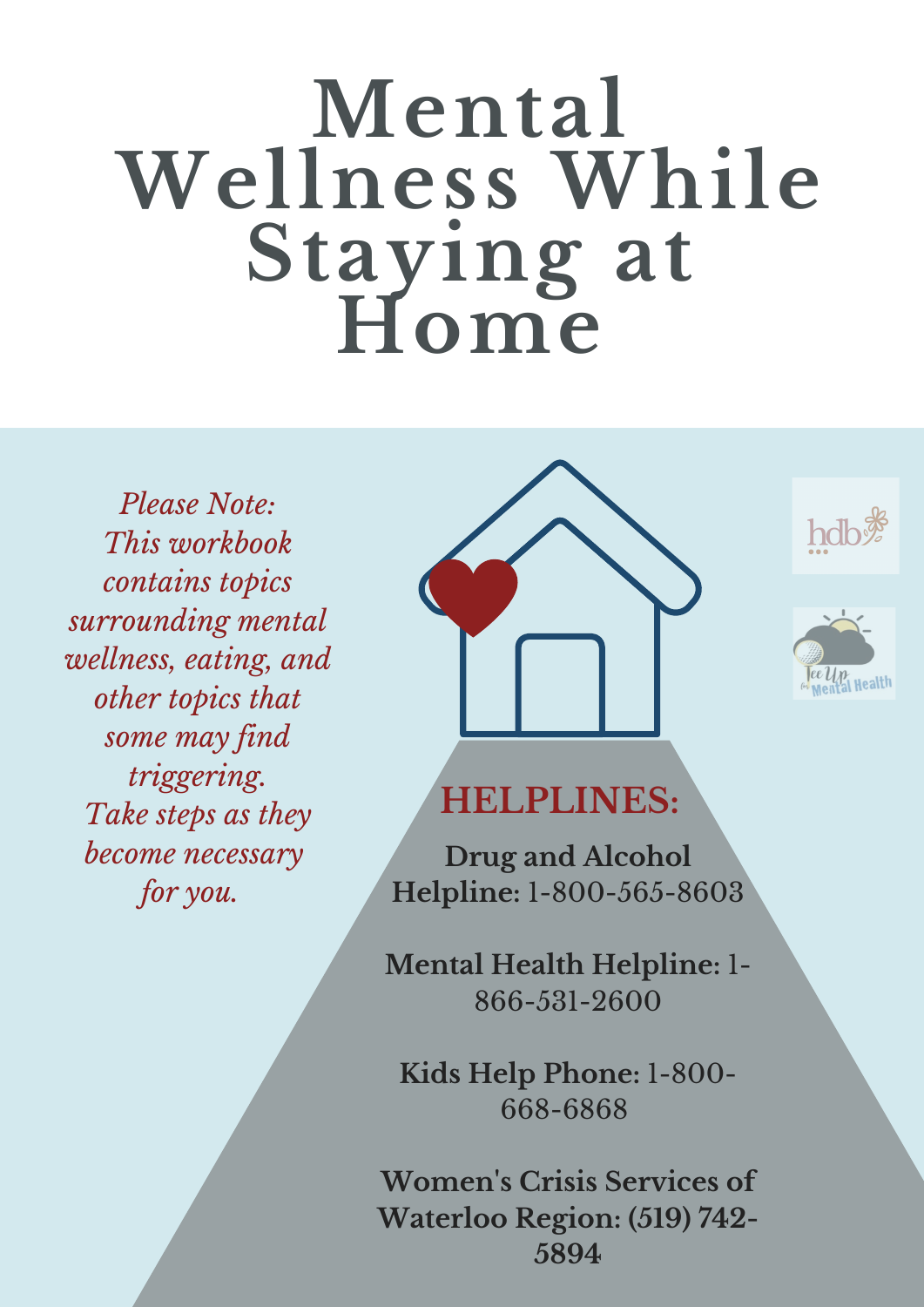# **Mental Wellness While Staying at Home.**

Even more information about our current situation? Yes! You bet!

But stay with me.

The world is in a very unsteady place at the moment. With such uncertainty, comes fear.

> **Fear is an emotion that is meant to be felt. It is okay to feel. It' s what comes next that matters!**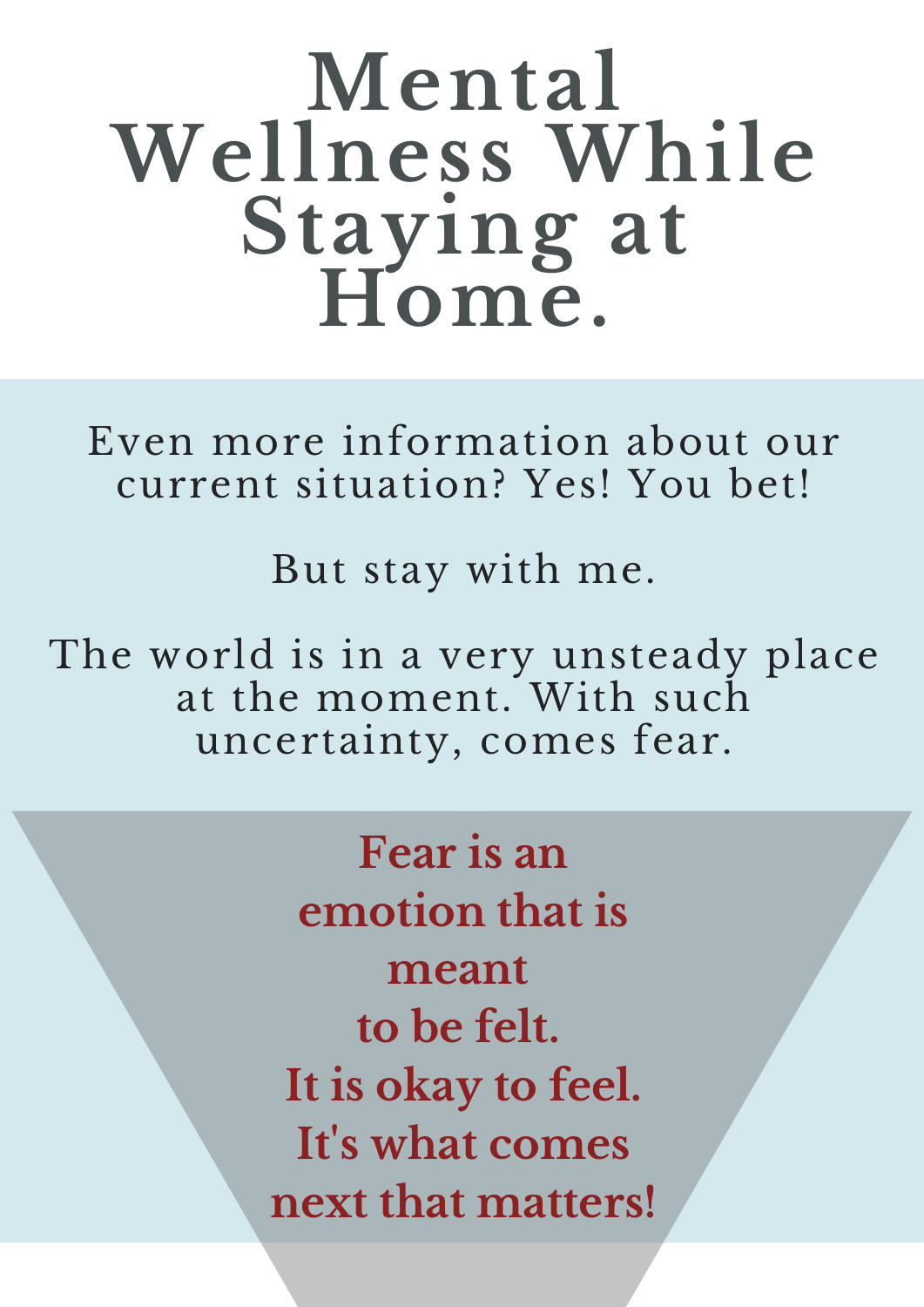# **OUR WORLD IS IN A DIFFICULT PLACE.** 0 2

There is a general feeling of uncertainty right now. Not only are we confined to our homes, but the media is quite unclear as to what information is "true" right now. **You're not alone, but in times of crisis our initial reaction is to panic.**

However, a moment of panic and a state of panic are different. Understanding this is key.

### **ACKNOWLEDGE THAT YOUR FEELINGS ARE VALID- BECAUSE THEY ARE**

Feeling unsure, anxious or even terrified of the current situation is okay. Your feelings are valid no matter what they are in this moment. **The goal for continuing through this workbook is to take your state of panic to an action plan with intention.** Being "stuck at home" doesn't mean you need to be doing nothing. Having time to relax is important but too much down time, as you probably know is the enemy of anxiety.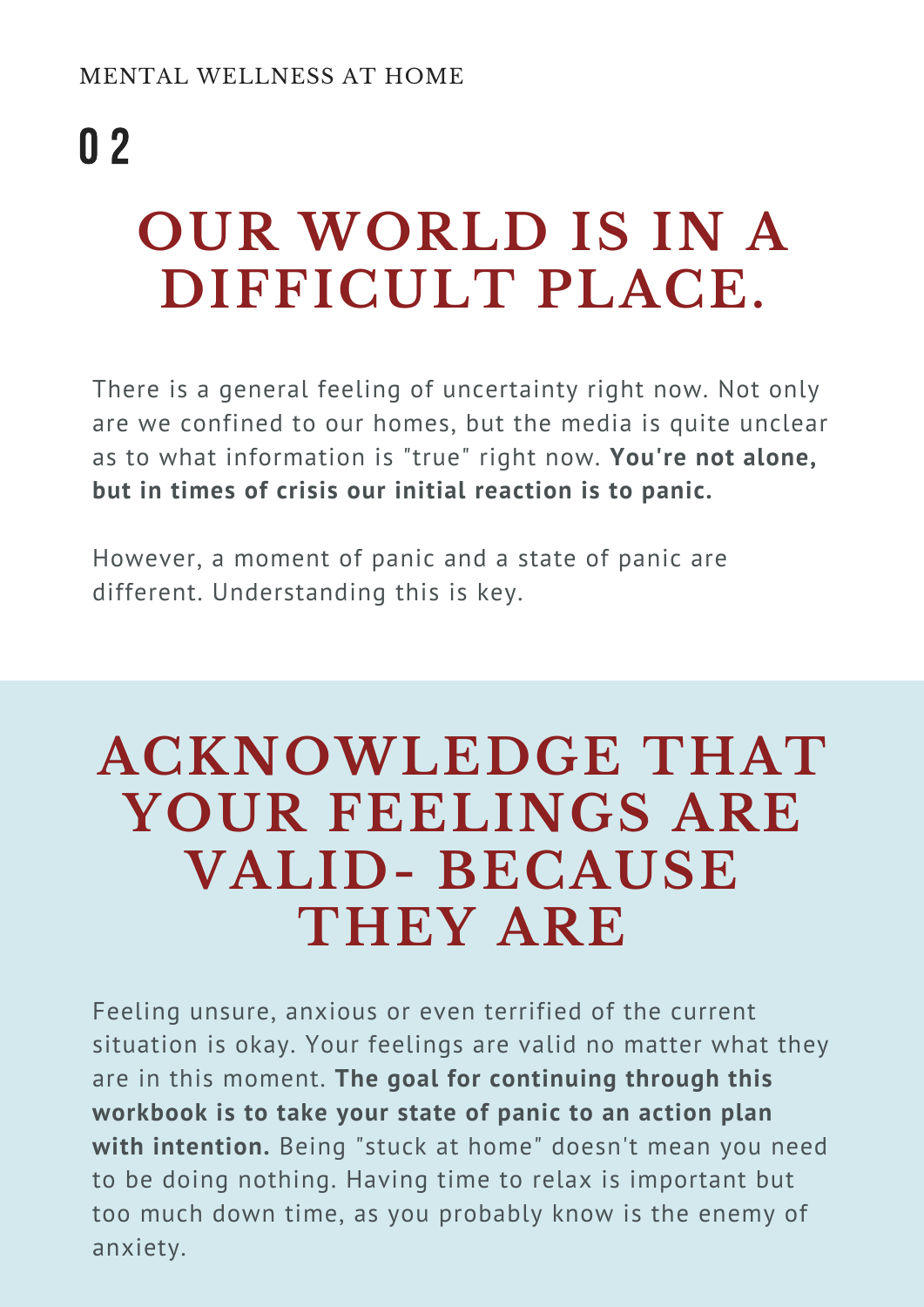## 0 3

### **COMMUNICATE**

Continuing communication with those around you is so important. **While we are "social distancing", we can't stop communicating.** Video chat with a loved one, catch up with a friend you haven't spoken to in a while. Create a group video call so you can chat with all your friends you were hoping to see. There are so many ways to use social media to connect, now is the time to utilize all of these methods.

## **SET BOUNDARIES**

Having said that, set boundaries regarding social media. It can be easy to get caught up in the never ending scroll. At this point, this means seeing a ton of news whether you are trying to or not. **Set limits for how much time you spend on social media.** Accept if it is making you upset**.** Just because we are at home does not mean we always need to be online. Use your settings to put alarms after a certain amount of time online. Choose to unfollow accounts that are harmful to your well-being. Whatever you need to do, for each person this will be slightly different.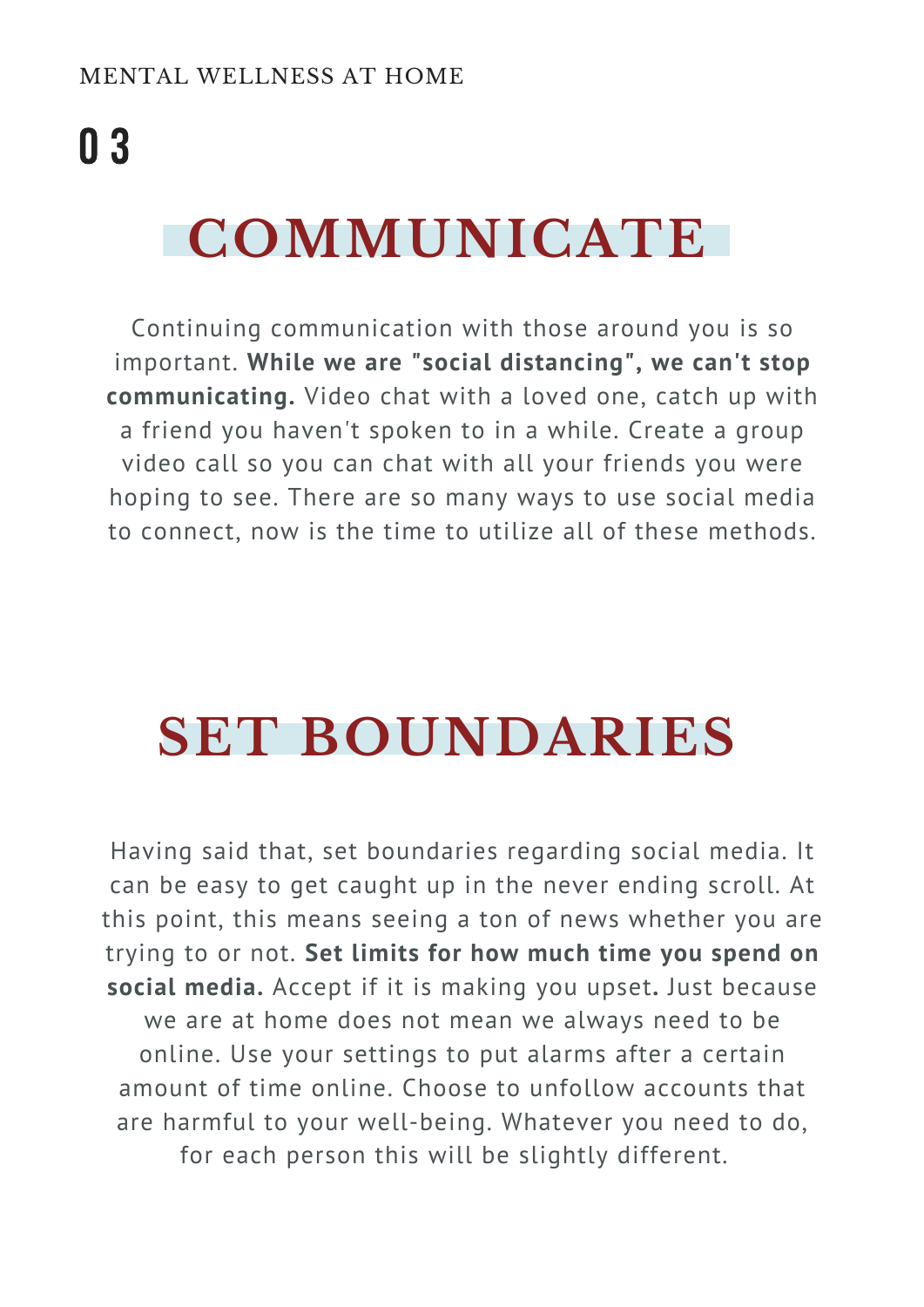## 0 4

## **MAKE A PLAN**

**In a time of uncertainty, focus on that which you can control. Plan your time so that if you get lost in the fear, you have something to fall back on.**

Continue any regular routines you implement in your everyday life. A morning routine, healthy eating routines, all that normally happens. Now is the time to develop healthy routines if you have been struggling during busy times. Work on a morning routine, your self care on a regular basis, regular physical activity.

Plan each day as if it were a work day, continue to wake up at a regular time. Schedule things into your day as if they were appointments.

A **"Menu" Schedule** makes it easy to commit to following a plan. We can sometimes begin to feel trapped in a strict schedule but that is where the "menu" part comes in.

For each time scheduled activity "Work Time" instead of writing out each thing you want to accomplish in that time, list a variety of things that could be worked on.

**This approach allows flexibility, and avoids our anxious brains being disappointed if not each day goes exactly according to plan.**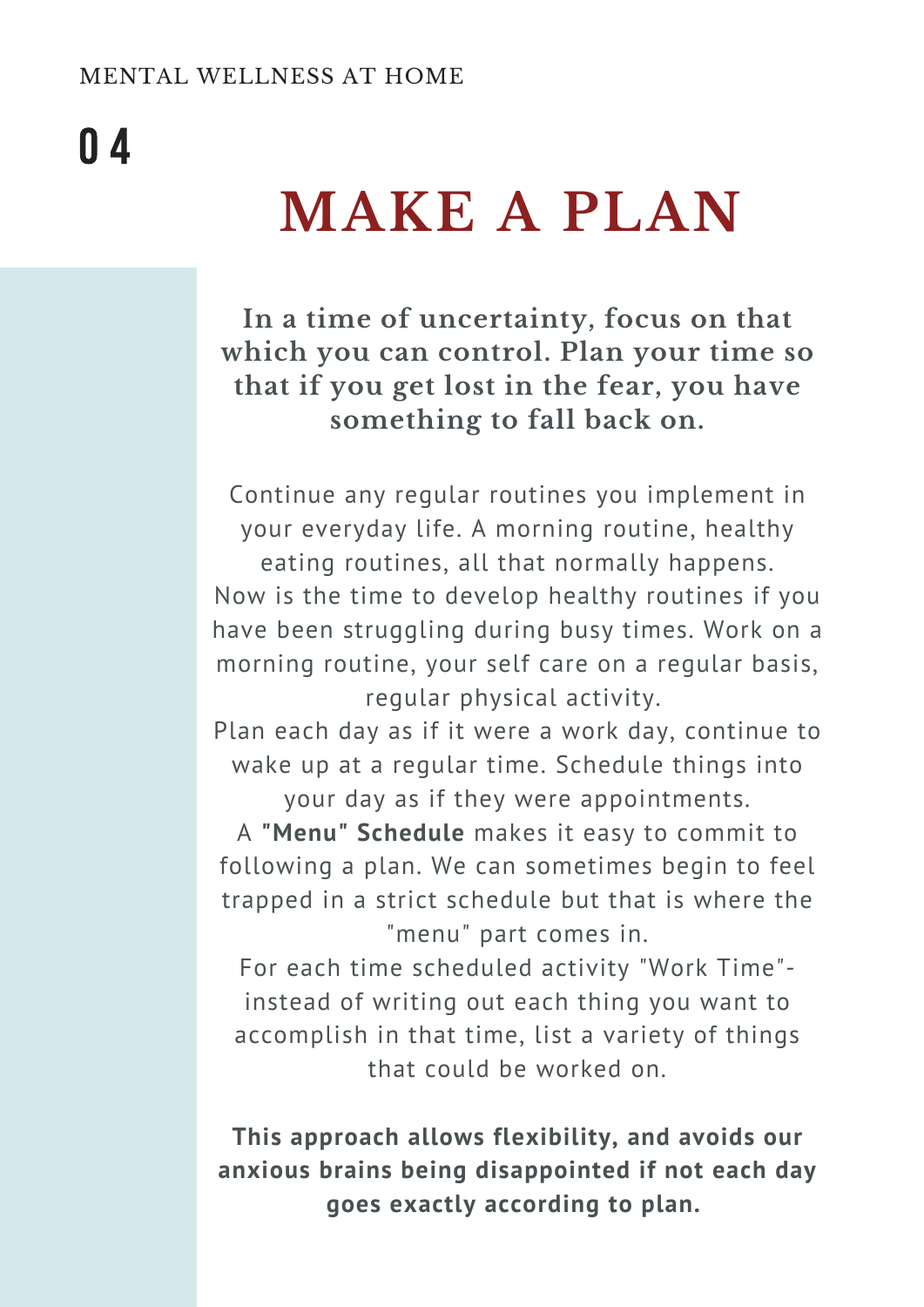### 0 5

### **EXAMPLE "MENU" SCHEDULE**

- **8:00 AM** Wake Up
- **8:30-9:00 AM** Breakfast & Get ready for the day
- **9:00AM-10:00AM** Self Care / Creative
- **10:00AM-11:00AM** Move your body/ Exercise
- **11:00AM-12:00PM** Academic/Work
- **12:00PM-1:00PM** -Lunch Break
- **1:00PM-5:00PM** Academic/Work
- **5:00PM-6:00PM** Outside / Creative
- **6:00PM- 6:30 PM** Dinner Break
- **6:30-10:00PM** Free Time / Relaxation

#### **"Menu" Options**

**Self Care/Creativity** - Journalling, Painting, Meditation, Reading, Create a vision board, Organize/Declutter, Listen to music, Call a loved one, Cook/Bake a new recipe, Listen to a motivating podcast.

**Move Your Body**- This is personal preference, choose your favourite or choose to switch it up. Yoga, Home Workout (Youtube, Pinterest), Go for a walk, Meditation.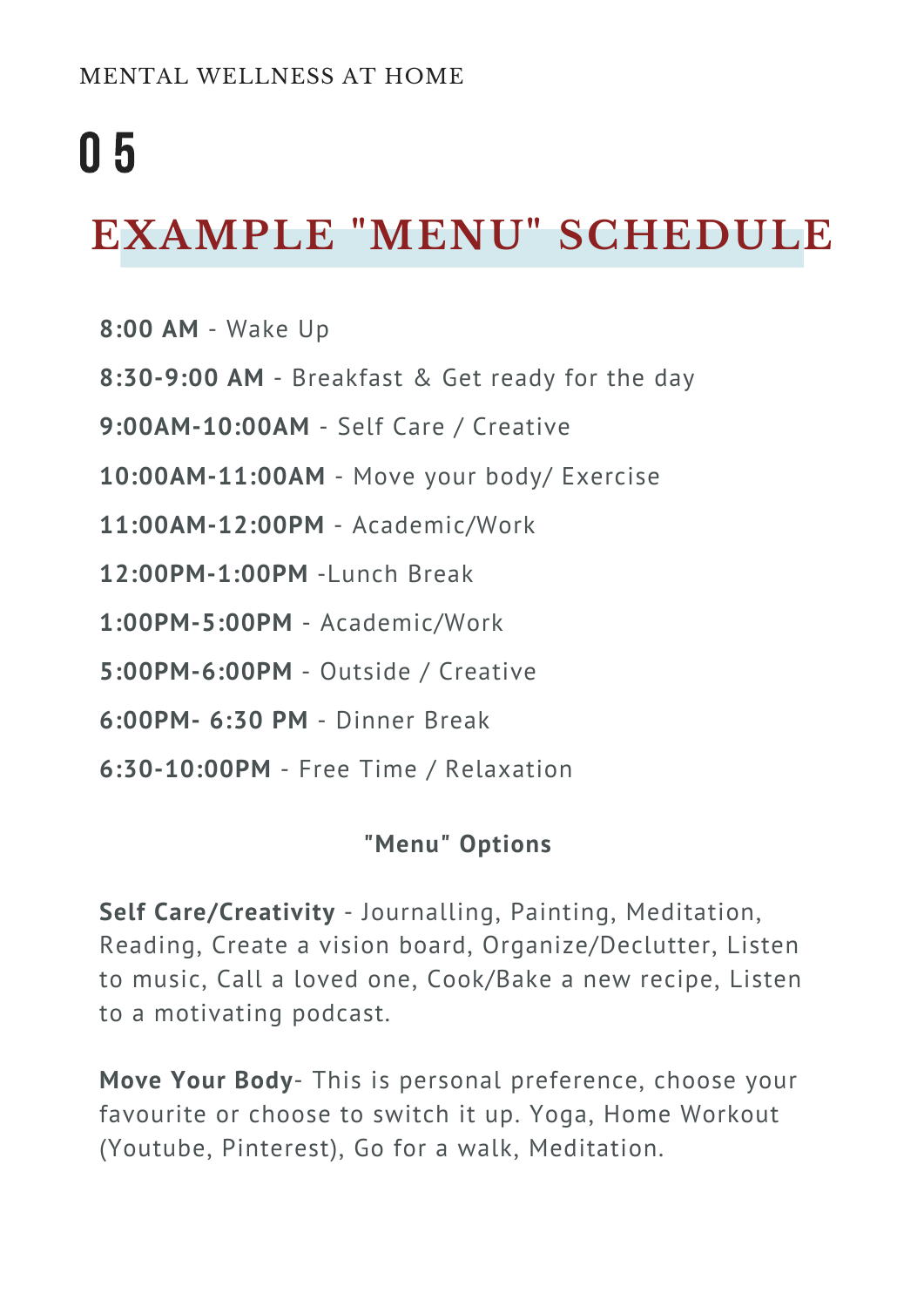### 0 5 . 2

### **MY "MENU" SCHEDULE**

- **8:00 AM 9:00 AM** -
- **9:00AM-10:00AM** -
- **10:00AM-11:00AM** -
- **11:00AM-12:00PM** -
- **12:00PM-1:00PM** -
- **1:00PM-2:00PM** -
- **2:00PM-3:00PM -**
- **3:00PM-4:00PM -**
- **4:00PM-5:00PM -**
- **5:00PM-6:00PM** -
- **6:00PM-7:00PM** -
- **7:00PM-8:00PM -**
- **8:00PM-9:00PM -**

#### **TIPS**

- Leave gaps for your plans to change

- Allow for reflection time on what pieces are working really well

- Use multiple different hour blocks for one thing if needed, but take five minute breaks to avoid burnout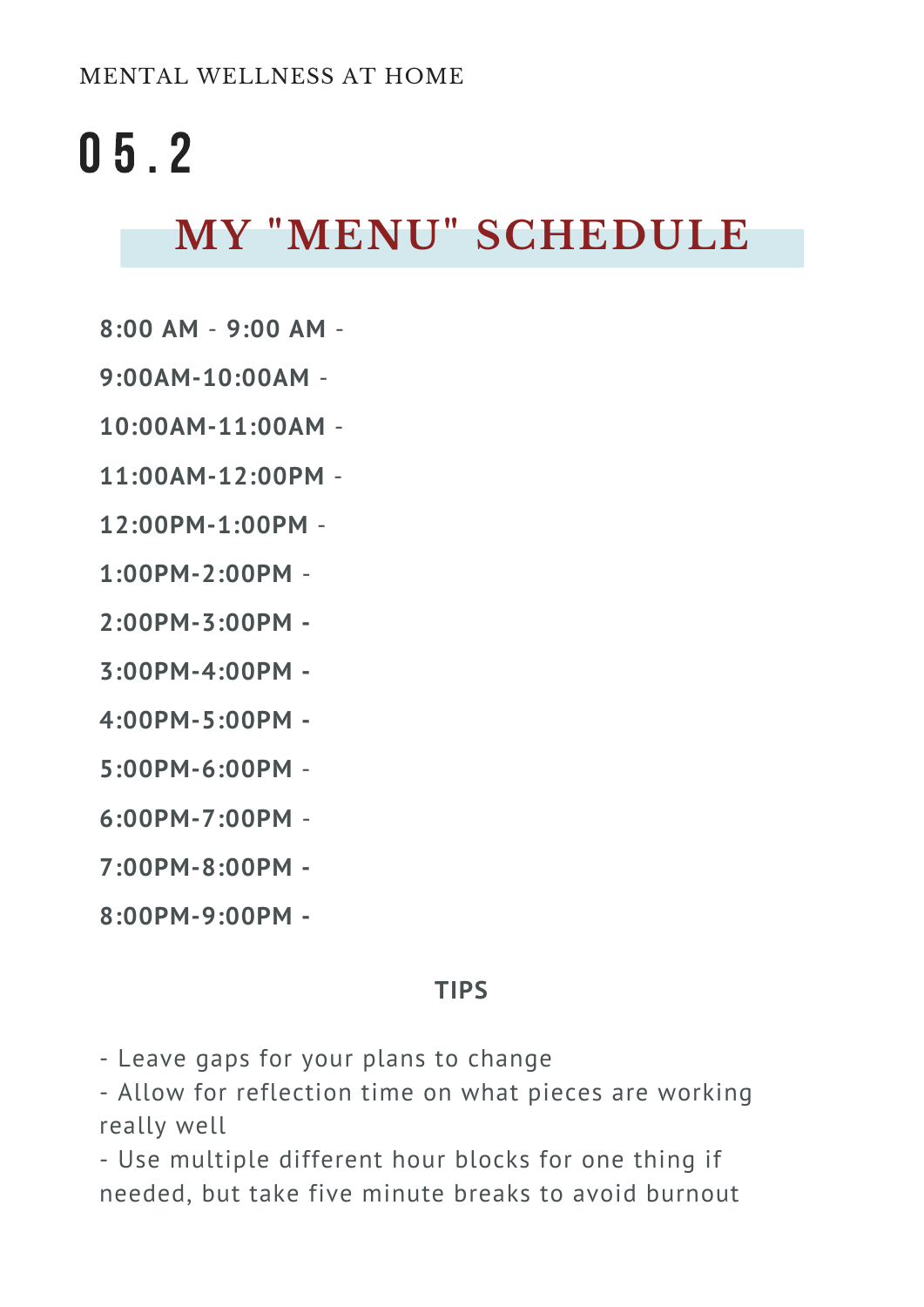### **WHAT MAKES YOU HAPPY?** 0 6

**Focus on these activities, spend more time doing things you enjoy.**

Is there a passion project you "haven't had time for" because of your busy work schedule?

Do you absolutely love practicing yoga each day but are usually "too busy"?

Have a bin full of blank canvases and paint waiting to create something?

This is the time for you. Spend more time doing the things you love.

For some, there isn't a certain activity that comes to mind when prompted about a hobby that brings you joy.

Now is the time to find what you love to do, outside "work". Find something that sparks your creativity, makes you think in a different way, and challenges you.

Now is the perfect time to find your passion. Or if you're in a place where you know what this is already, go for it full force. Why not? What better time?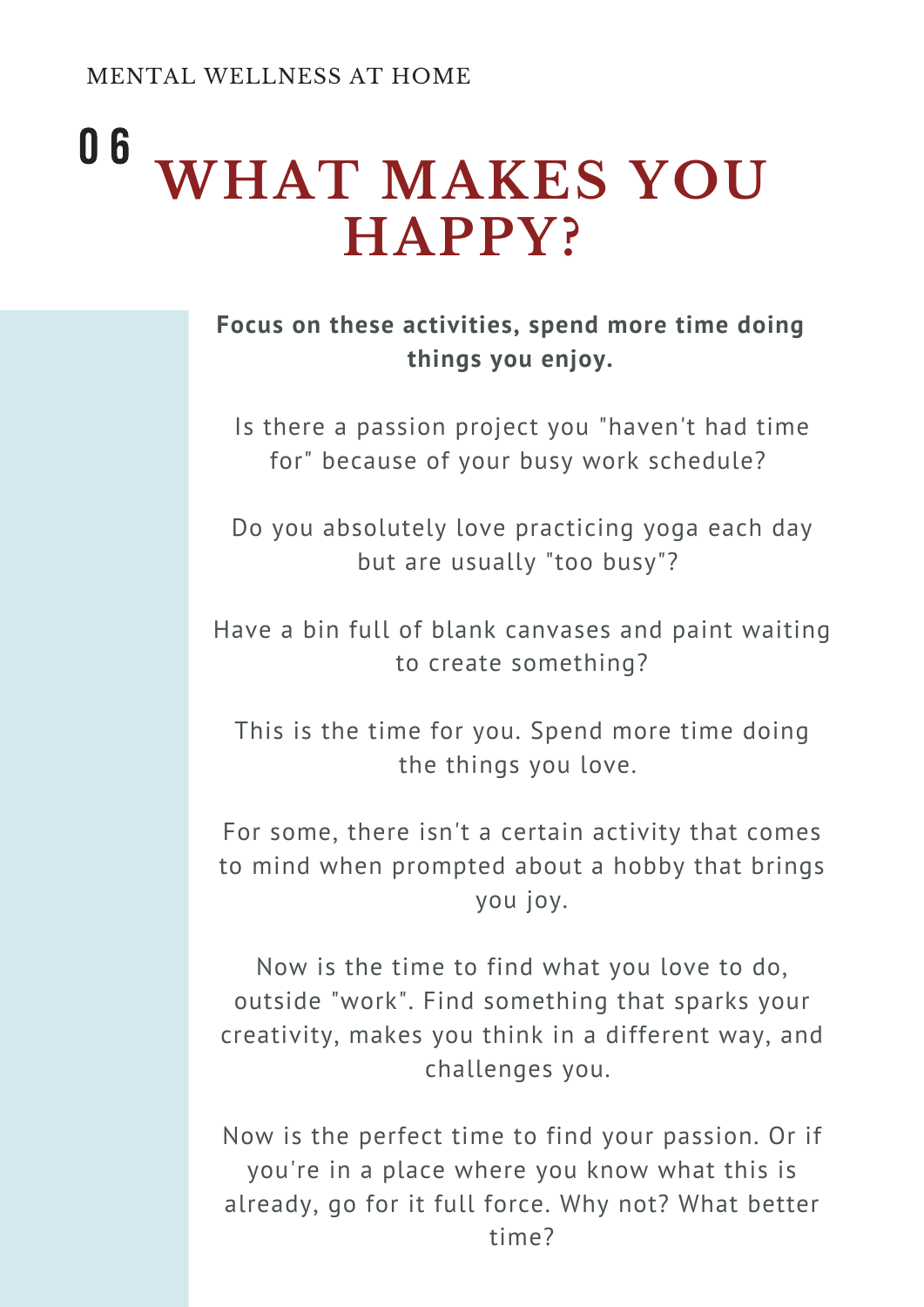## WHAT MAKES ME HAPPY?

| п<br>п<br>п |
|-------------|
| ÷,          |
|             |
|             |
| ÷,          |
| ÷,<br>÷,    |
|             |
|             |
|             |
|             |
|             |
|             |
|             |
|             |
|             |
|             |
|             |
| п           |
|             |
|             |
|             |
|             |
|             |
|             |
|             |
|             |
|             |
|             |
|             |
|             |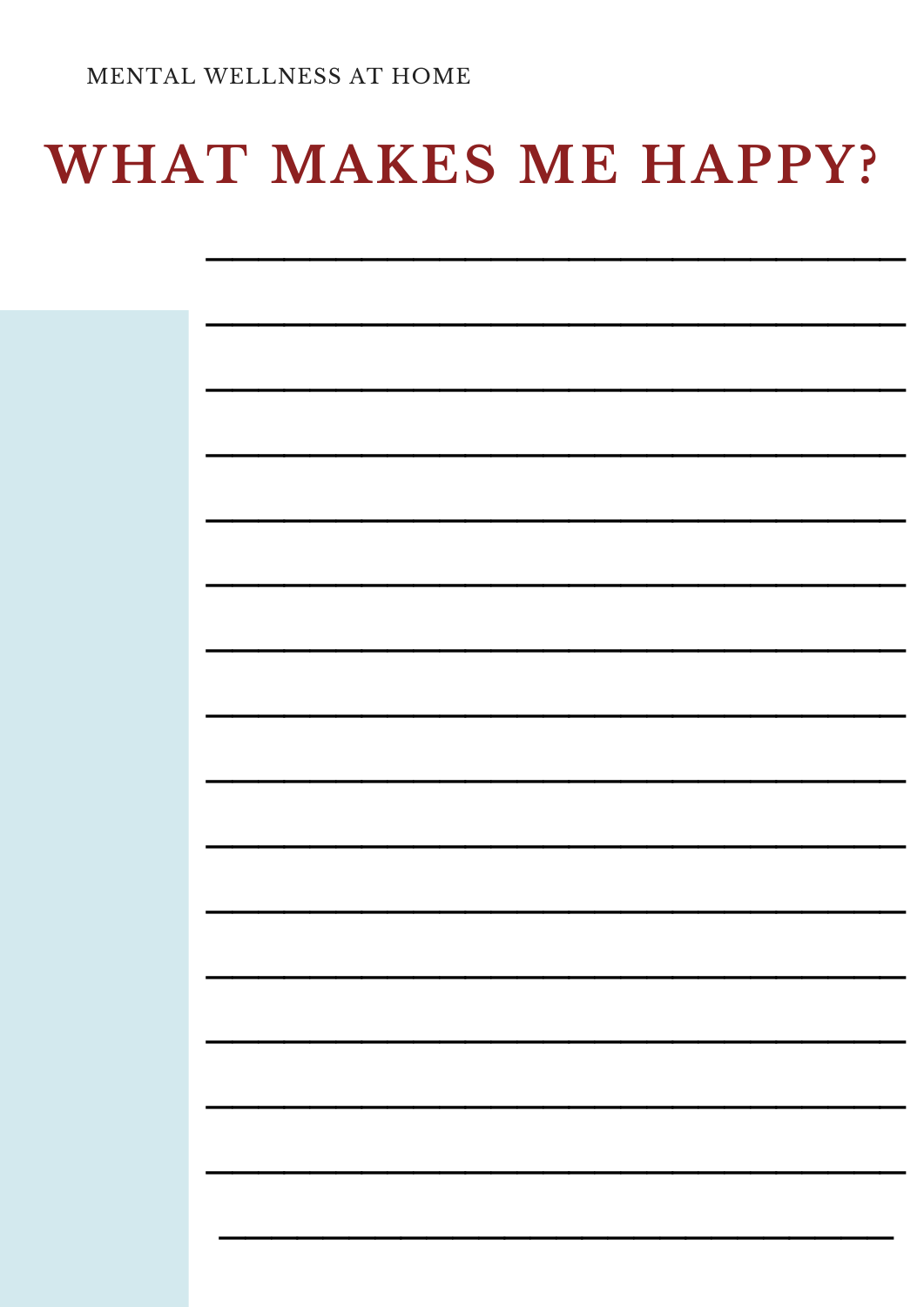#### **SELF CARE & PERSONAL DEVELOPMENT** 0 7

#### **Learn something new about yourself, take care of yourself each day.**

Have you tried keeping a daily journal, or gratitude journalling? A great practice is every morning, or evening whichever you prefer do a **"thoughts dump"**. Many of us go into journalling knowing exactly what we want to write about, or have a goal for what we are doing.

The purpose of a "thoughts dump" is **just writing whatever is bothering you, comes to mind, or has come up in the past day.** No intentions, no goals, just writing. Getting these thoughts on paper can be extremely relieving, you don't feel like they're taking up space in your mindset throughout the day.

Even if you don't have these things already at home, even research online questions to ask yourself in order to know your true self better. You will be amazed how you answer some of these questions differently than you may have initially thought you would have.

Listen to a motivational podcast, and just write whatever comes to mind. This can be an amazing stress relief.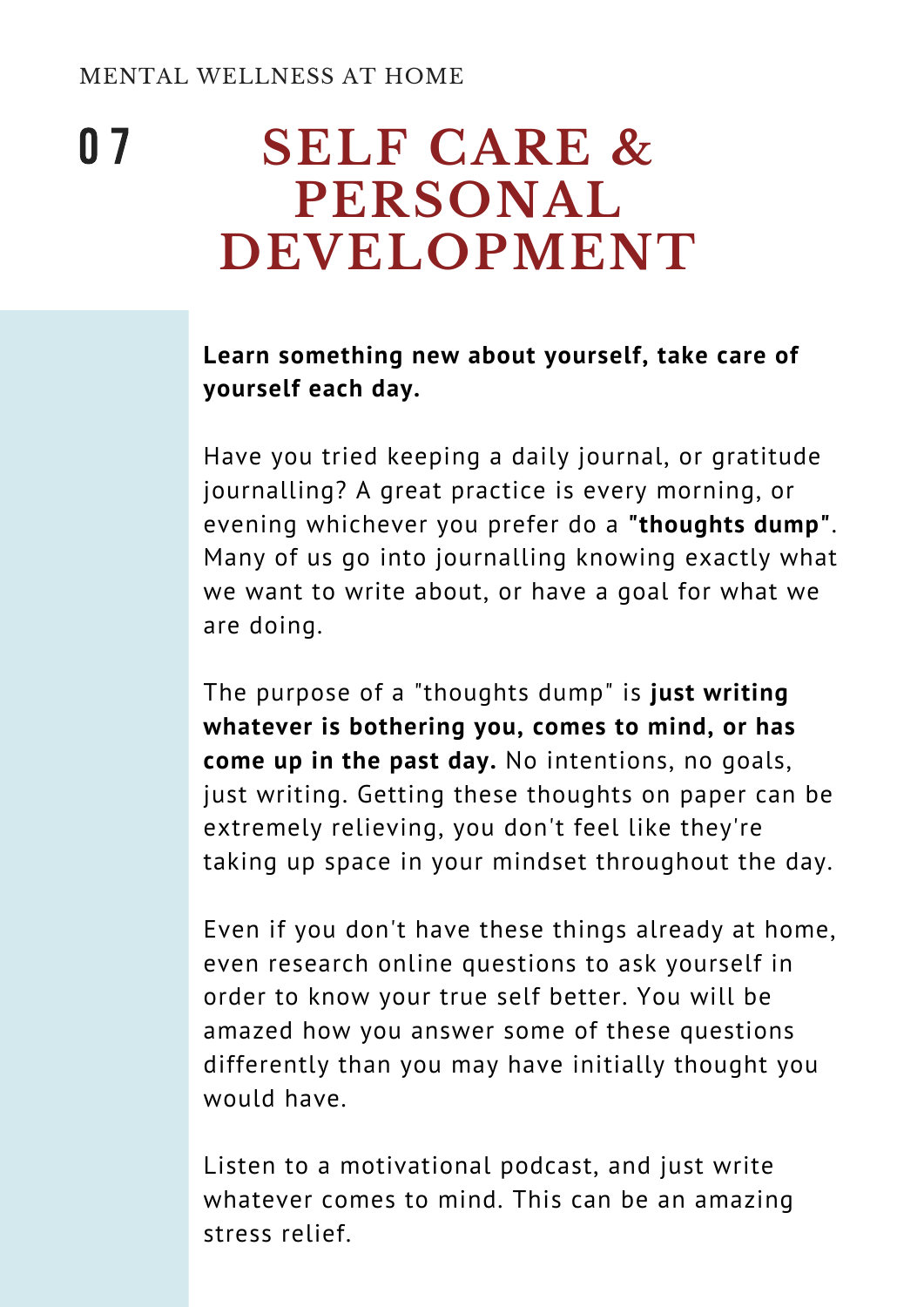### THOUGHTS DUMP

| <b>Contract Contract</b>                                                                                                                                                                                                                                                                                                                                                                                                           |
|------------------------------------------------------------------------------------------------------------------------------------------------------------------------------------------------------------------------------------------------------------------------------------------------------------------------------------------------------------------------------------------------------------------------------------|
|                                                                                                                                                                                                                                                                                                                                                                                                                                    |
|                                                                                                                                                                                                                                                                                                                                                                                                                                    |
| $\begin{array}{ccc} \textbf{1} & \textbf{1} & \textbf{1} & \textbf{1} & \textbf{1} & \textbf{1} & \textbf{1} & \textbf{1} & \textbf{1} & \textbf{1} & \textbf{1} & \textbf{1} & \textbf{1} & \textbf{1} & \textbf{1} & \textbf{1} & \textbf{1} & \textbf{1} & \textbf{1} & \textbf{1} & \textbf{1} & \textbf{1} & \textbf{1} & \textbf{1} & \textbf{1} & \textbf{1} & \textbf{1} & \textbf{1} & \textbf{1} & \textbf{1} & \textbf$ |
|                                                                                                                                                                                                                                                                                                                                                                                                                                    |
| <b>Contract Contract Contract</b>                                                                                                                                                                                                                                                                                                                                                                                                  |
|                                                                                                                                                                                                                                                                                                                                                                                                                                    |
| $\sim$ $\sim$                                                                                                                                                                                                                                                                                                                                                                                                                      |
|                                                                                                                                                                                                                                                                                                                                                                                                                                    |
| <b>Contract Contract</b>                                                                                                                                                                                                                                                                                                                                                                                                           |
|                                                                                                                                                                                                                                                                                                                                                                                                                                    |
| ь                                                                                                                                                                                                                                                                                                                                                                                                                                  |
|                                                                                                                                                                                                                                                                                                                                                                                                                                    |
| <b>Contract Contract</b>                                                                                                                                                                                                                                                                                                                                                                                                           |
|                                                                                                                                                                                                                                                                                                                                                                                                                                    |
|                                                                                                                                                                                                                                                                                                                                                                                                                                    |
|                                                                                                                                                                                                                                                                                                                                                                                                                                    |
|                                                                                                                                                                                                                                                                                                                                                                                                                                    |
| $\sim$                                                                                                                                                                                                                                                                                                                                                                                                                             |
|                                                                                                                                                                                                                                                                                                                                                                                                                                    |
|                                                                                                                                                                                                                                                                                                                                                                                                                                    |
|                                                                                                                                                                                                                                                                                                                                                                                                                                    |
|                                                                                                                                                                                                                                                                                                                                                                                                                                    |
|                                                                                                                                                                                                                                                                                                                                                                                                                                    |
|                                                                                                                                                                                                                                                                                                                                                                                                                                    |
|                                                                                                                                                                                                                                                                                                                                                                                                                                    |
|                                                                                                                                                                                                                                                                                                                                                                                                                                    |
|                                                                                                                                                                                                                                                                                                                                                                                                                                    |
|                                                                                                                                                                                                                                                                                                                                                                                                                                    |
|                                                                                                                                                                                                                                                                                                                                                                                                                                    |
|                                                                                                                                                                                                                                                                                                                                                                                                                                    |
|                                                                                                                                                                                                                                                                                                                                                                                                                                    |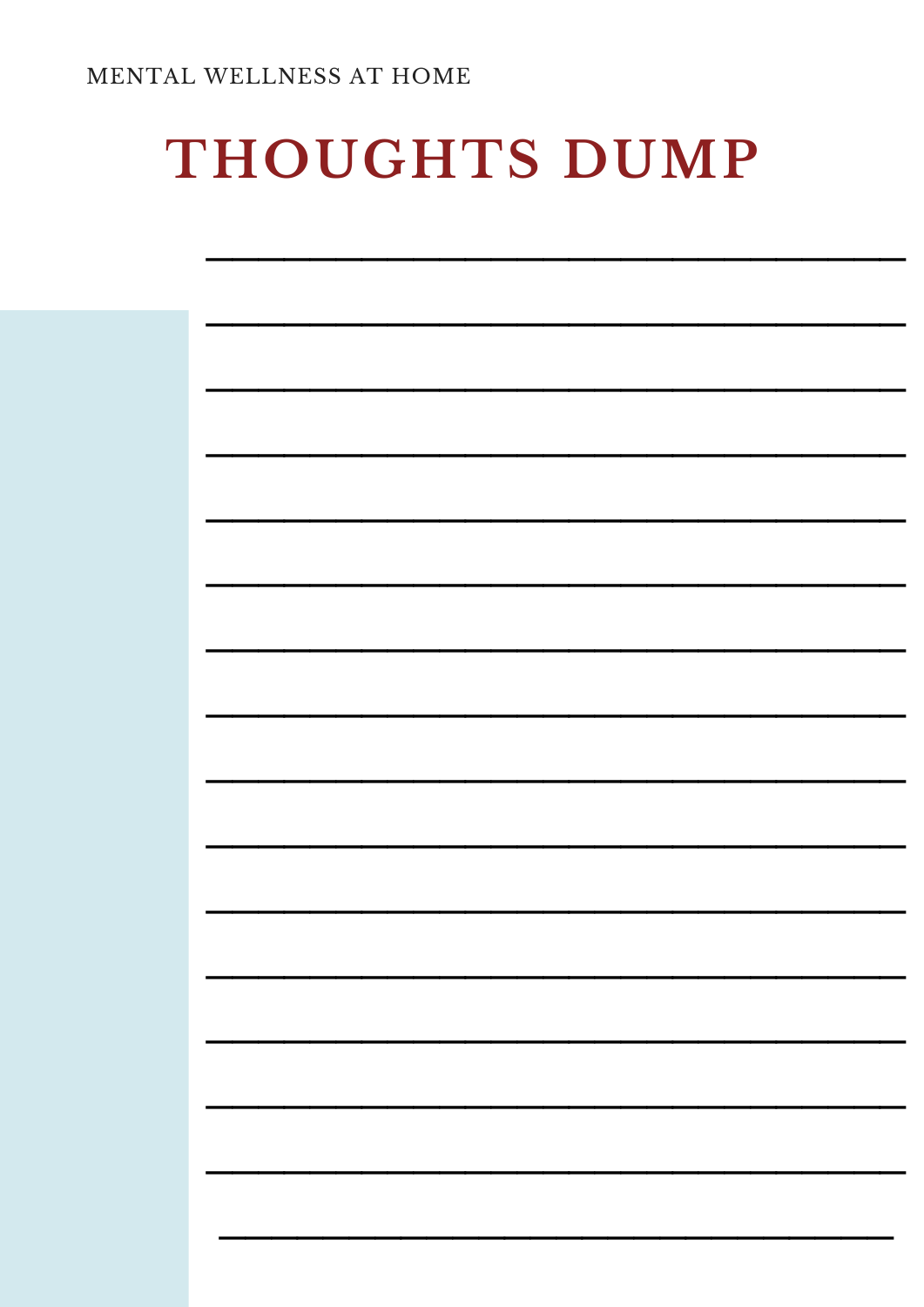**RELATIONSHIP DEVELOPMENT** 0 8

> **Life gets busy. We don't mean too, but sometimes we neglect the relationships in our life. These relationships can be family, friends, partner and many more.**

We have a lot of time to reflect during this unusual phase and you may notice some feelings arise about individuals you have/had a connection with.

Allow these feelings to teach you something. They may motivate you to reach out to someone you haven't spoken to in a while or realize that you're seeking closure from a previous relationship ending. There is opportunity for forgiveness and understanding during this time.

Be patient with yourself as you work through this. Different steps may need to be taken, however, you can only control your actions. Others involved may not be on the same journey as you, whether that be reconciliation or inner peace.

Be compassionate with yourself and others involved. Seek as much understanding as possible.

**At the end of the day, do what you believe you need to do to improve your well-being.** Call up a friend, open up a difficult conversation or take a step in a new direction if you feel so moved.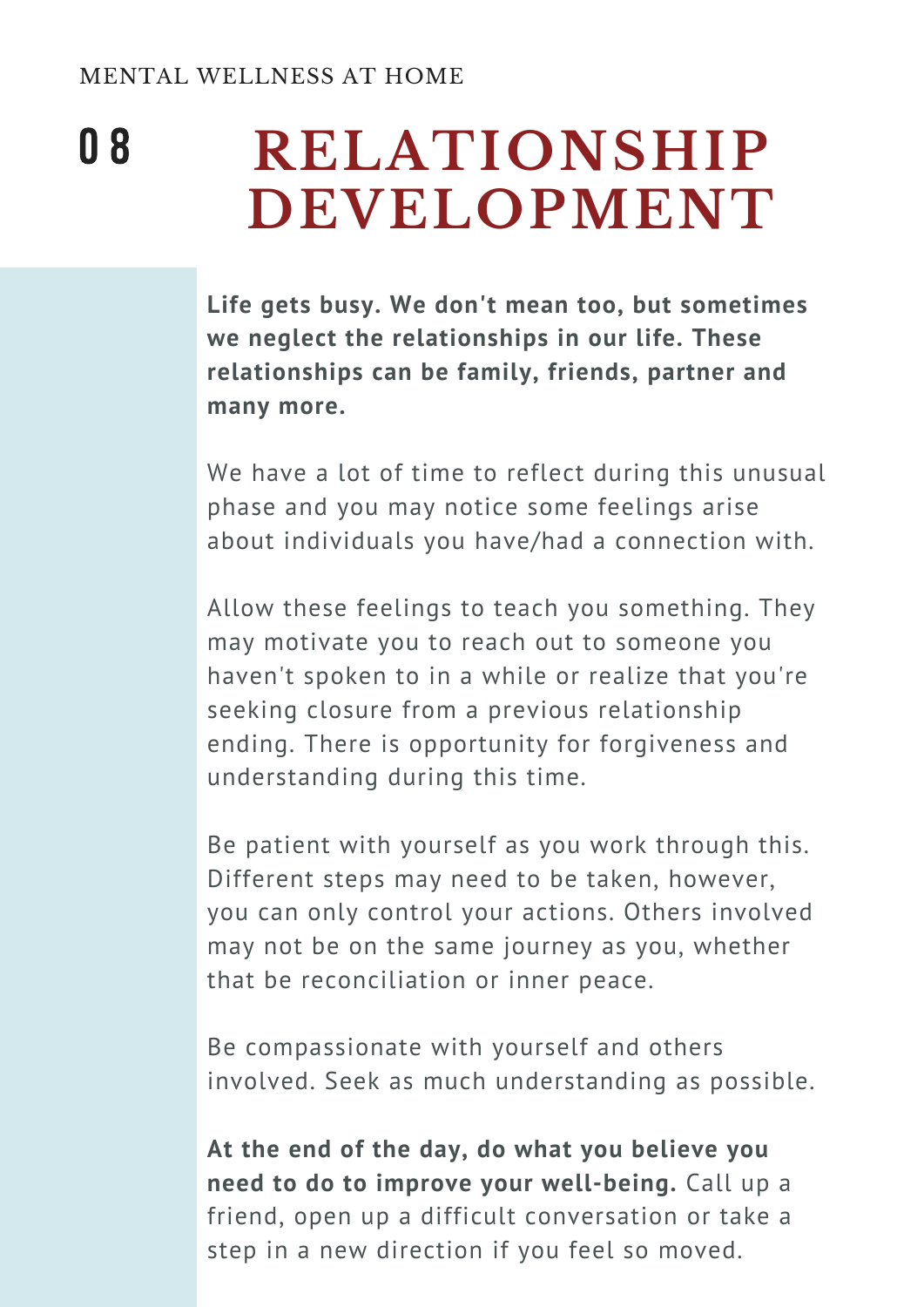#### 08 **RELATIONSHIP** DEVELOPMENT

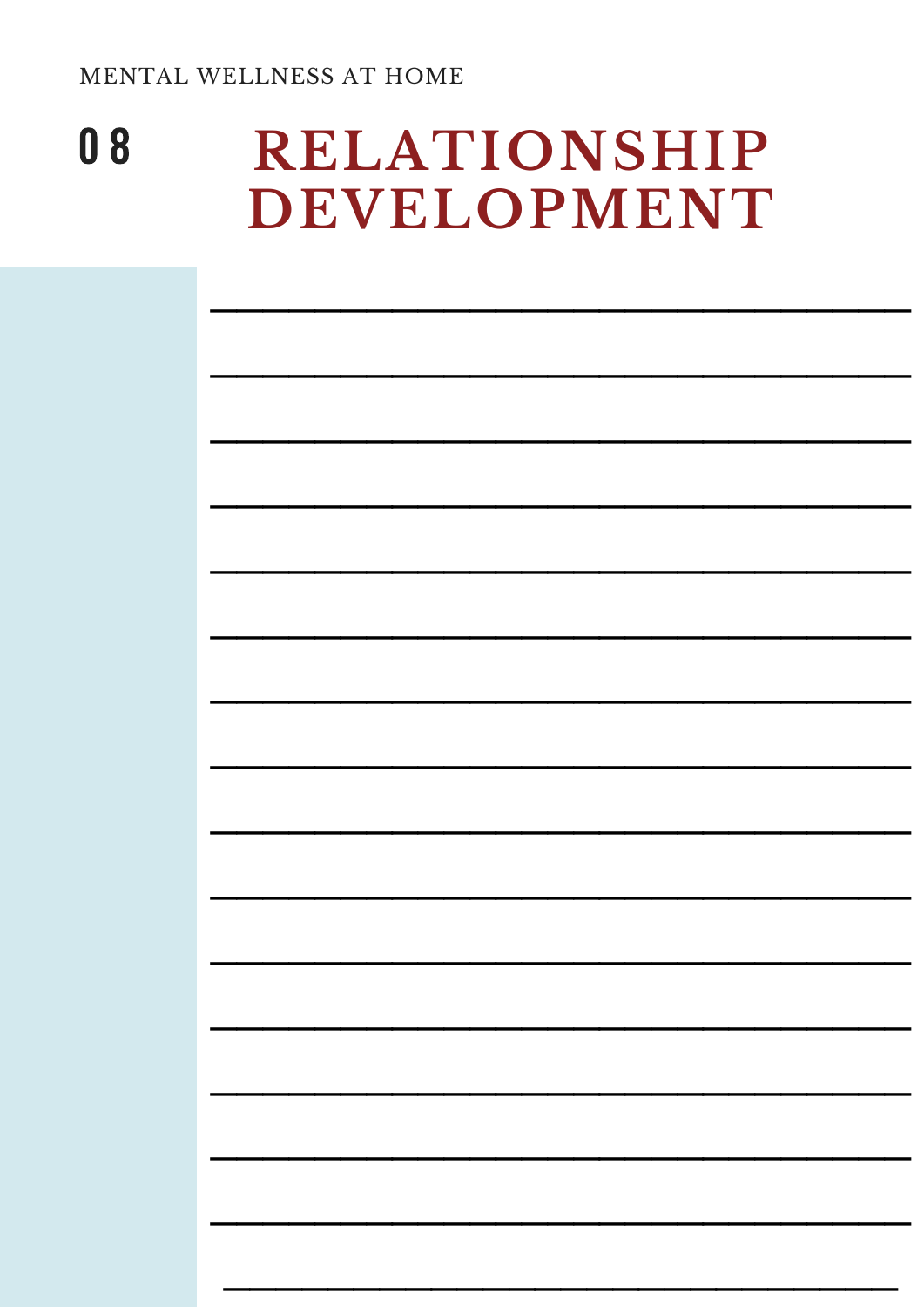# **THINK AHEAD** 0 9

*Always believe something wonderful is right around the corner.*

What comes after this? We will not be stuck in this forever.

Is there something you ' ve been wanting to do for years but your everyday life has gotten in the way? A passion project you ' ve been dreaming of completing, but putting it off.

#### **Set yourself up to be in the best place you can be when things "normalize".**

Instead of being trapped in what's happening right now, use the time to plan your future. Research the hobby you ' ve always been wanting to learn, make it happen.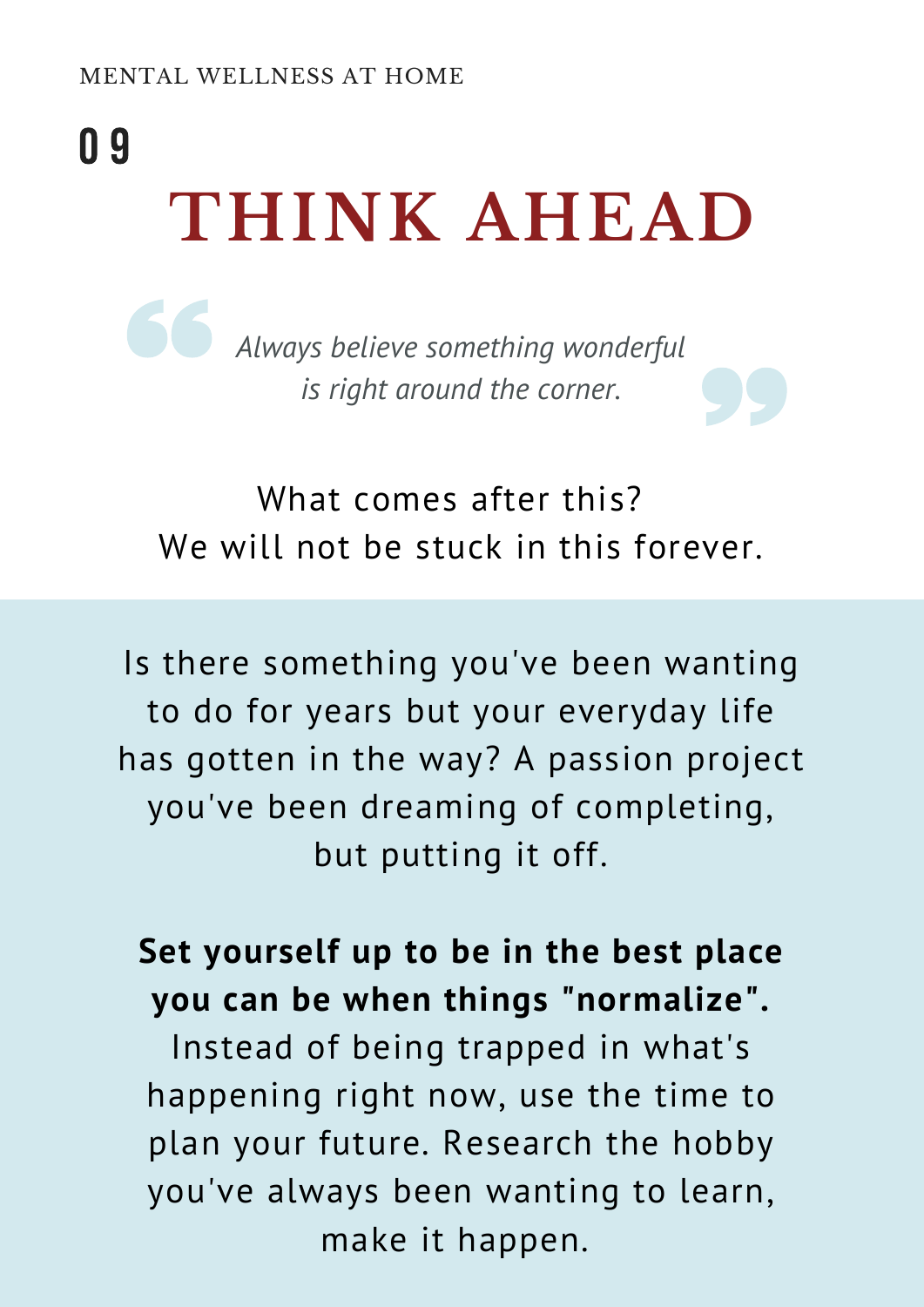### WHAT COMES AFTER THIS?

| <b>First</b> |
|--------------|
| п            |
| ÷            |
|              |
|              |
|              |
|              |
|              |
|              |
|              |
|              |
|              |
|              |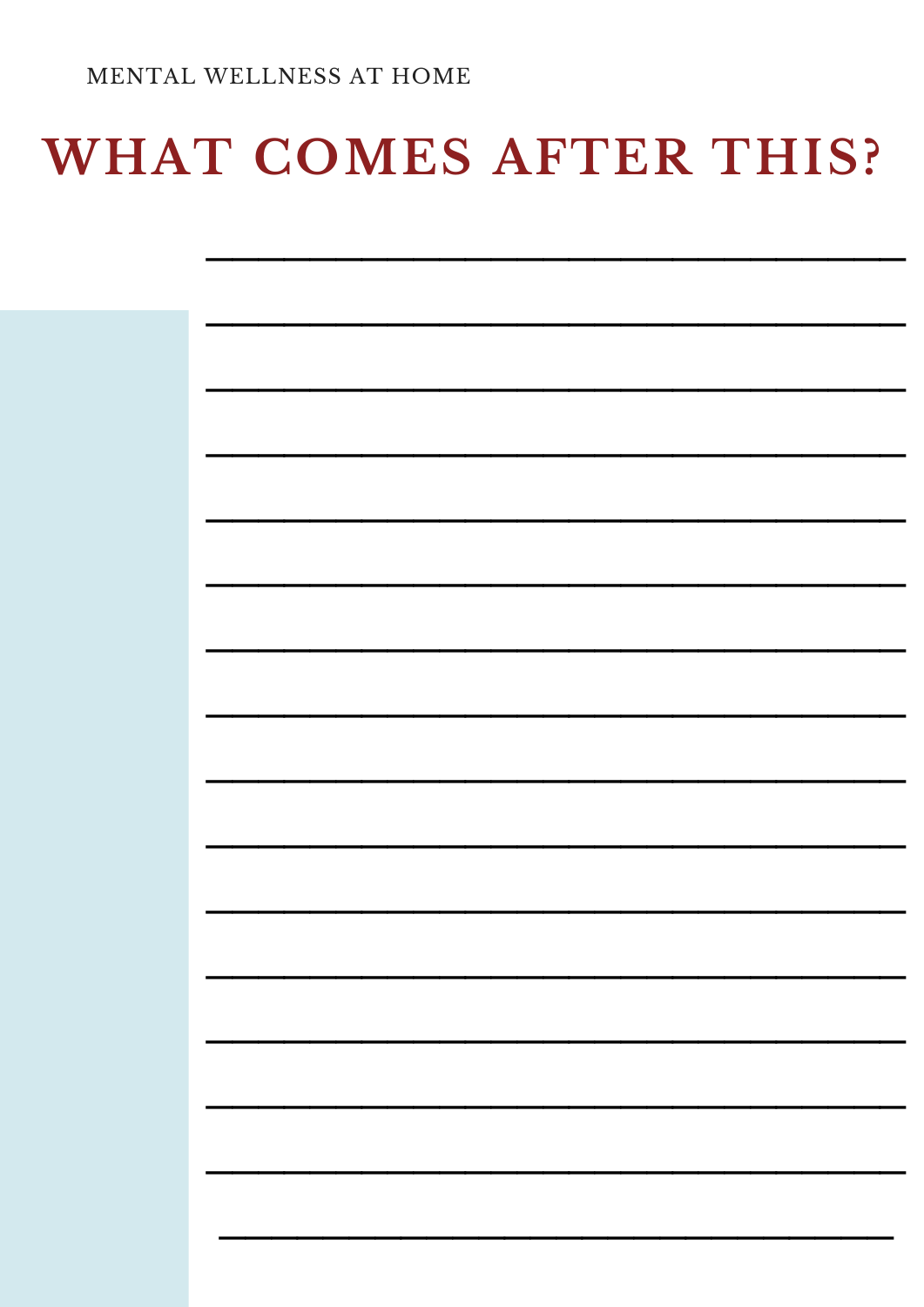### **DO WHAT YOUR FUTURE SELF WILL THANK YOU FOR** 1 0

*Don 't look back, you ' re not going that way.*

**What takes you longer than you'd hope on a regular basis? Is there something you can work on during this time to make your work life easier for the future?**

### **During a busy work week, do you struggle to keep up with your emails?**

Organize them, filter them, set up automated responses where you can. Unsubscribe from unnecessary email lists. Make things easier, however this looks for you.

### **Do you find that you have a hard time finding outfits to wear during the work week?**

Go through your closet, declutter, organize things according to outfits or pieces you know can go together. Find your "weak spots" and strengthen them for when we return to "normal".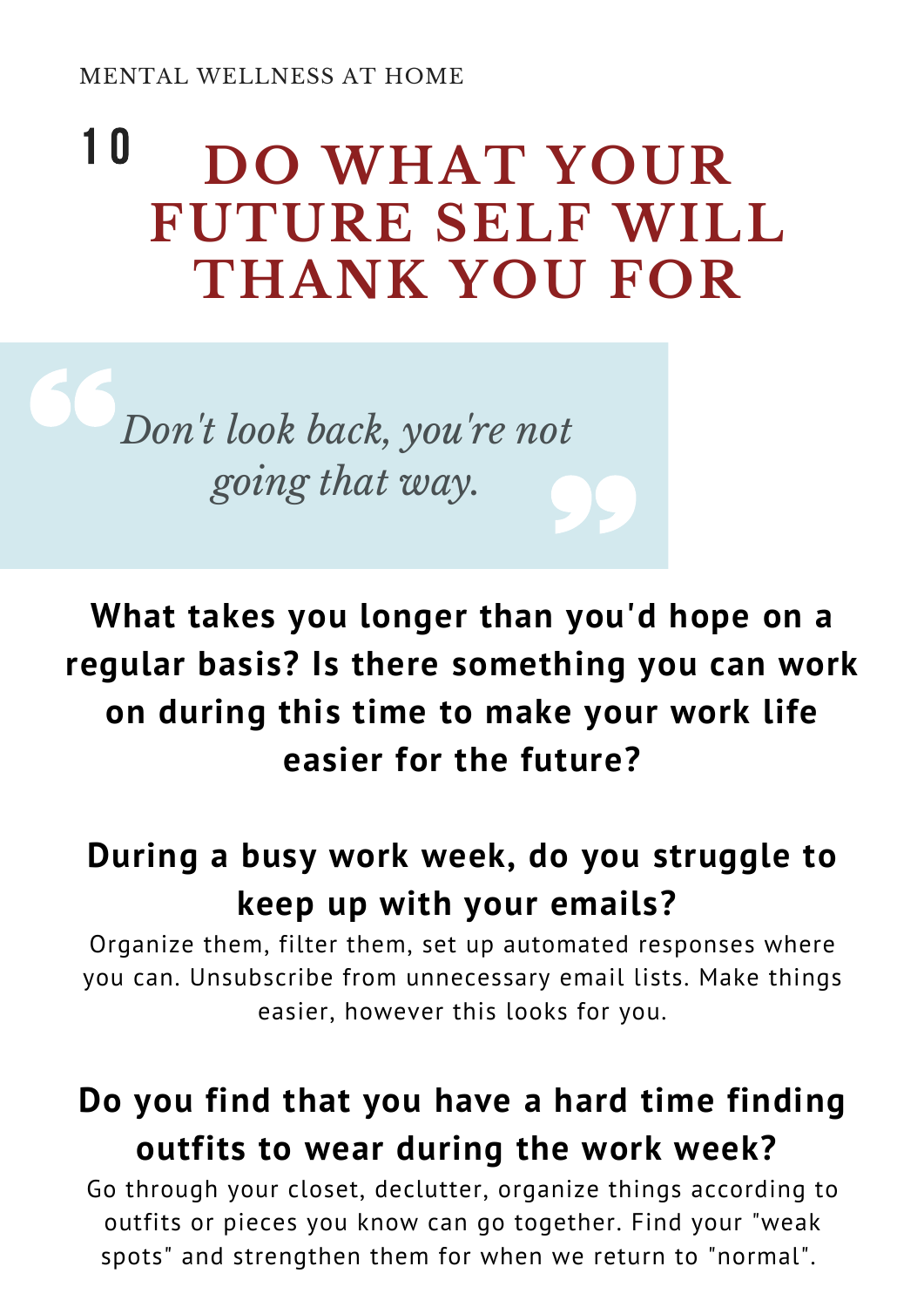### MOVING FORWARD, I WILL..

| ь |
|---|
| г |
|   |
| Н |
|   |
|   |
|   |
|   |
|   |
|   |
|   |
|   |
|   |
|   |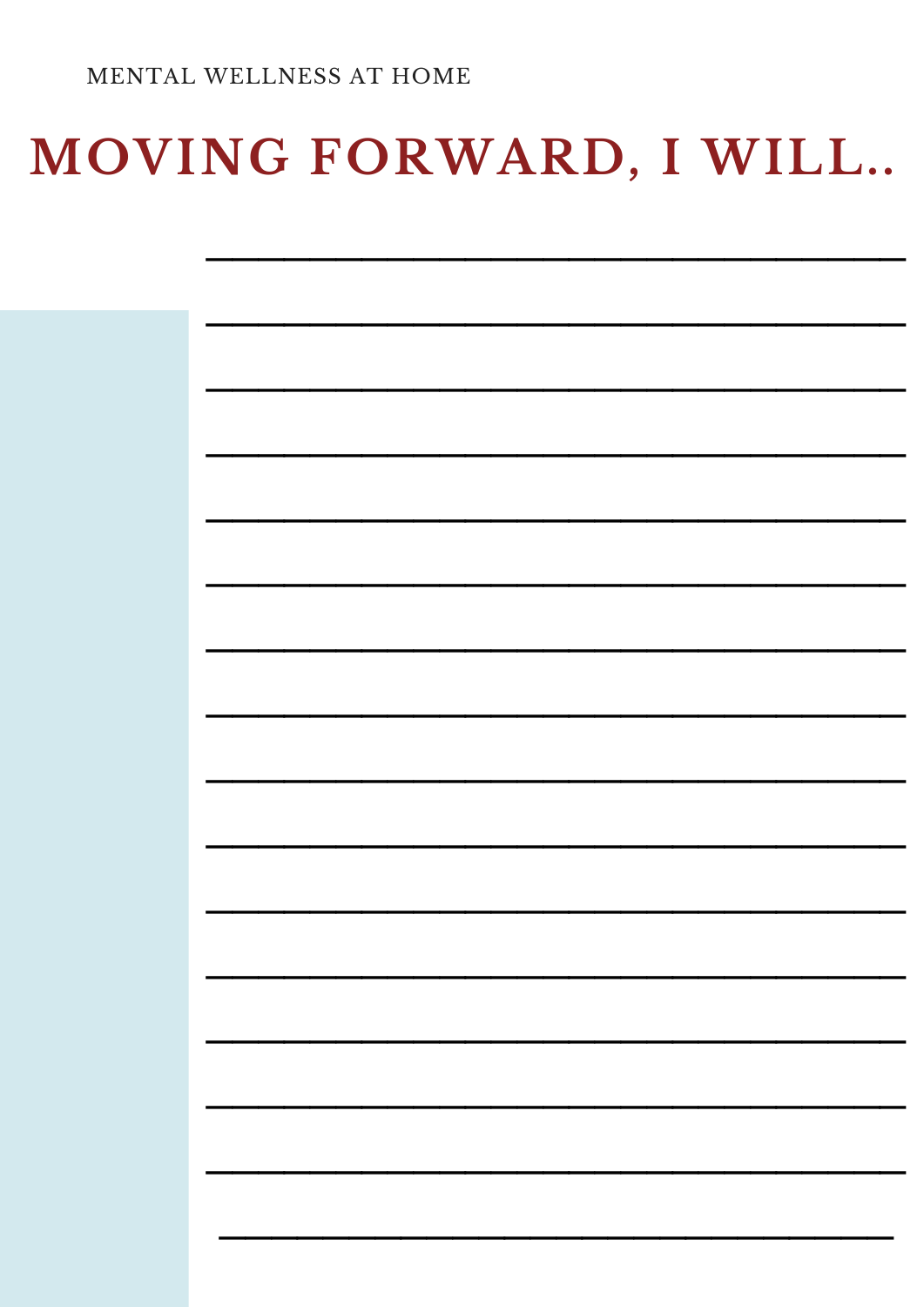### **KEY TAKE-AWAYS** 1 1

*What does all this mean? This time is up to you: how you spend it, how you think about it.*

- **Your feelings are valid**, no matter what you are feeling.
- **Communication and relationships don't need to stop**. Social media doesn't just need to be a place for "news". Reach out to those you haven't seen in a while & stay connected to those you regularly do.
- **Plan your time at home** to make use of it the best you can. Take this a step further and plan for the future beyond this.
- **Spend extra time taking care of yourself**, making sure your mental wellness is in a positive place. Do things that make you happy in times of stress. Adjust often.
- **Self care & personal development should always be a priority.** Now is the time to start - learn something new about yourself, figure out what you want your ideal life to look like.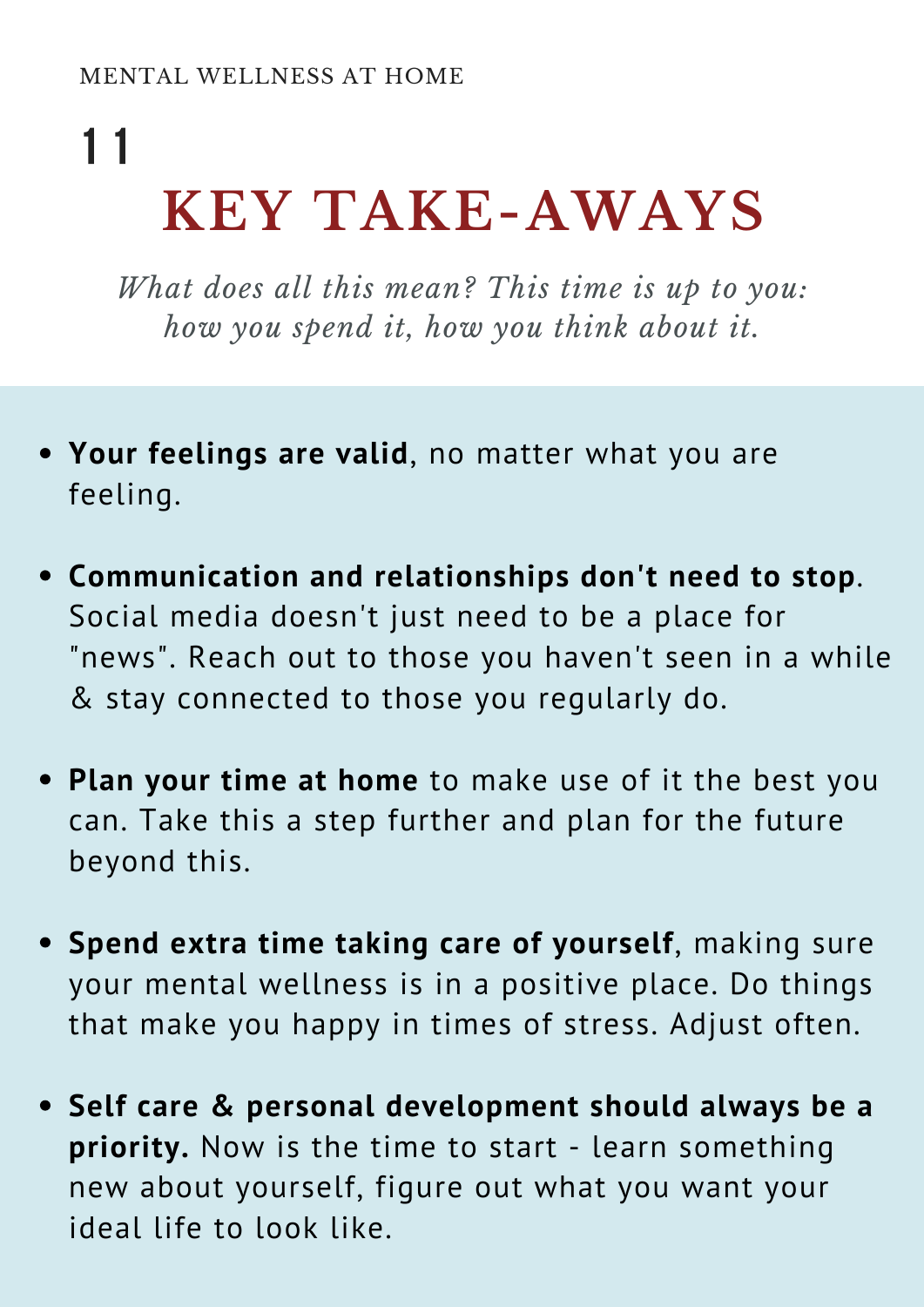#### **WE WILL GET THROUGH THIS** 1 2

It is not easy to realize, but most of the world is in a similar place still.

The uncertainty, unknown and heightened media presence is something everyone that is dealing with.

With anxiety, it is easy to be stuck in the fear that we are the only ones in this situation. That no one will understand, or really see how we feel.

The media is not helping these feelings. At first glance, it acts as constant reminders that something is wrong. However, if you take the time to dig a little deeper, you will see the unity and compassion.

There is positive information being released everyday, it just happens to be harder to find.

The reality is, the world has been through this before. Not the exact same thing, but very similar. We will get through this, things will go "back to normal" at some point. It is up to us when that time is.

**"This too shall pass"**

-Olivia & Shaelyn